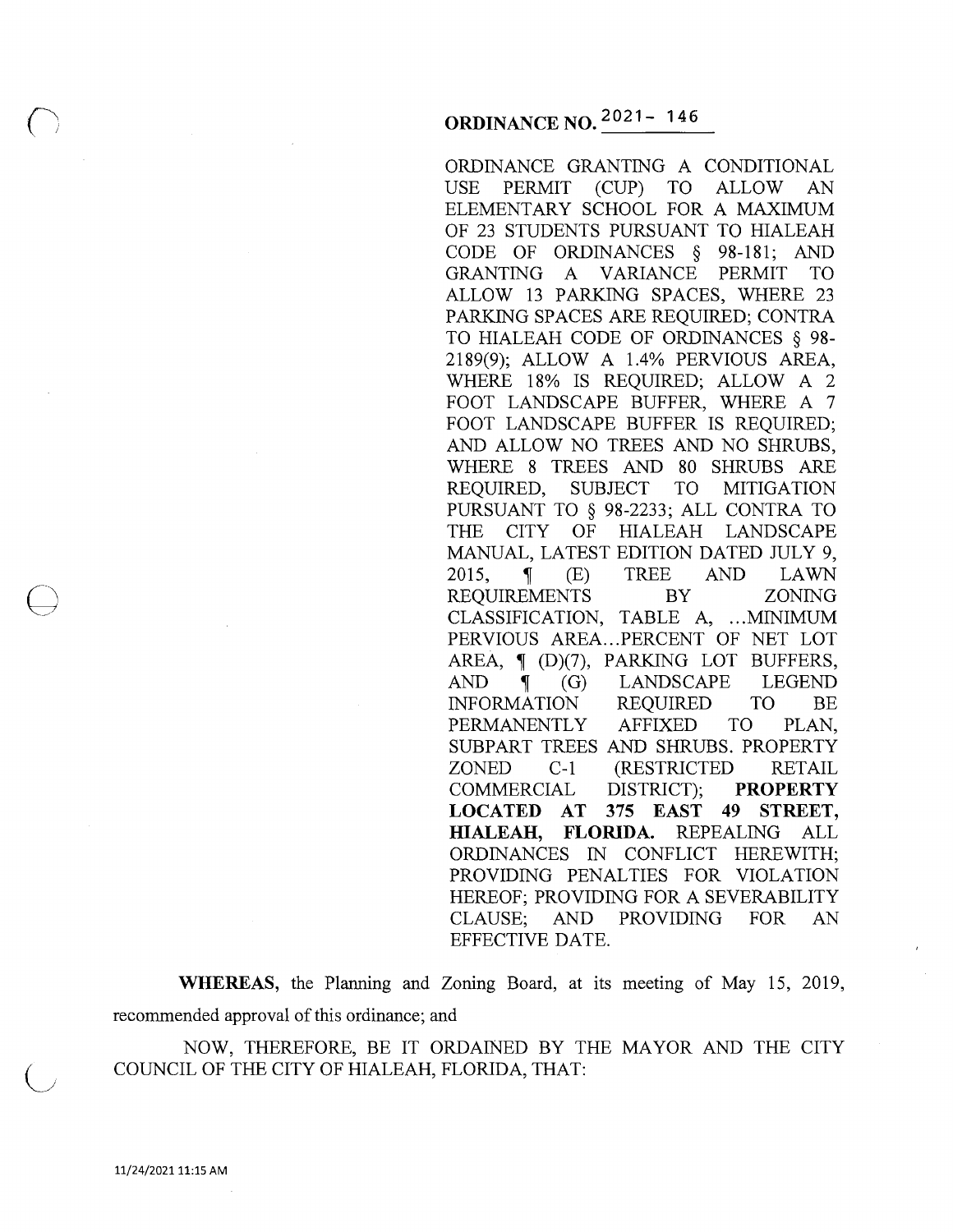**Section 1:** The below described property is granted a conditional use permit (CUP) to allow an elementary school for a maximum of 23 students pursuant to Hialeah Code of Ordinances§ 98-181.

**Section 2:** The below described property is granted a variance permit to allow 13 parking spaces, where 23 parking spaces are required, contra to Hialeah Code of Ordinances § 98-2189(9) that provides: *"Elementary, middle and high schools, post-secondary schools, colleges, vocational or trade schools.* One parking space for each 200 square feet of gross floor area of the floor with the greatest area and one parking space for each 400 square feet of all other floors."; allow a 1.4% pervious area, where 18% is required, contra to the City of Hialeah Landscape Manual, latest edition dated July 9, 2015,  $\parallel$  (E) Tree and lawn requirements by zoning classification, Table A, that provides in relevant part: " ... MINIMUM PERVIOUS AREA C-1 Percent of Net Lot area 18%."; allow a 2 foot landscape buffer, where a 7 foot landscape buffer is required, contra to the City of Hialeah Landscape Manual, latest edition dated July 9, 2015,  $\int_D (D)(7)$  that provides: " Parking lot buffers. All parking lots adjacent to a () right-of-way or private street shall be screened by a continuous planting and/or three (3)-foot high wall within a seven (7)-foot landscape strip incorporating said planting and/or wall on private buffer. The seven (7)-foot landscape buffer may be reduced subject to the inclusion of improved design features on the site upon approval of the Planning and Zoning Official."; and allow no trees and no shrubs, where 8 trees and 80 shrubs are required, contra to the City of Hialeah Landscape Manual, latest edition dated July 9, 2015  $\parallel$  (G), Landscape Legend Information Required to be Permanently Affixed to Plan, subpart trees and shrubs that require 8 trees and 80 shrubs, subject to mitigation as may be required pursuant to § 98-2233. Property located at 375 East 49 Street, Hialeah, Florida, and legally described as follows:

> The East  $\frac{1}{2}$  of Lot 5 and all of Lots 6 and 7, Block 2, of "COBO'S FRONTON SUBDIVISION NO. ONE", according to the Plat thereof, as recorded in Plat Book 18, at Page 20, of the Public Records of Miami-Dade County, Florida, less the South 7 feet for right-of-way.

## Section 3: Repeal of Ordinances in Conflict.

All ordinances or parts of ordinances in conflict herewith are hereby repealed to the extent of such conflict.